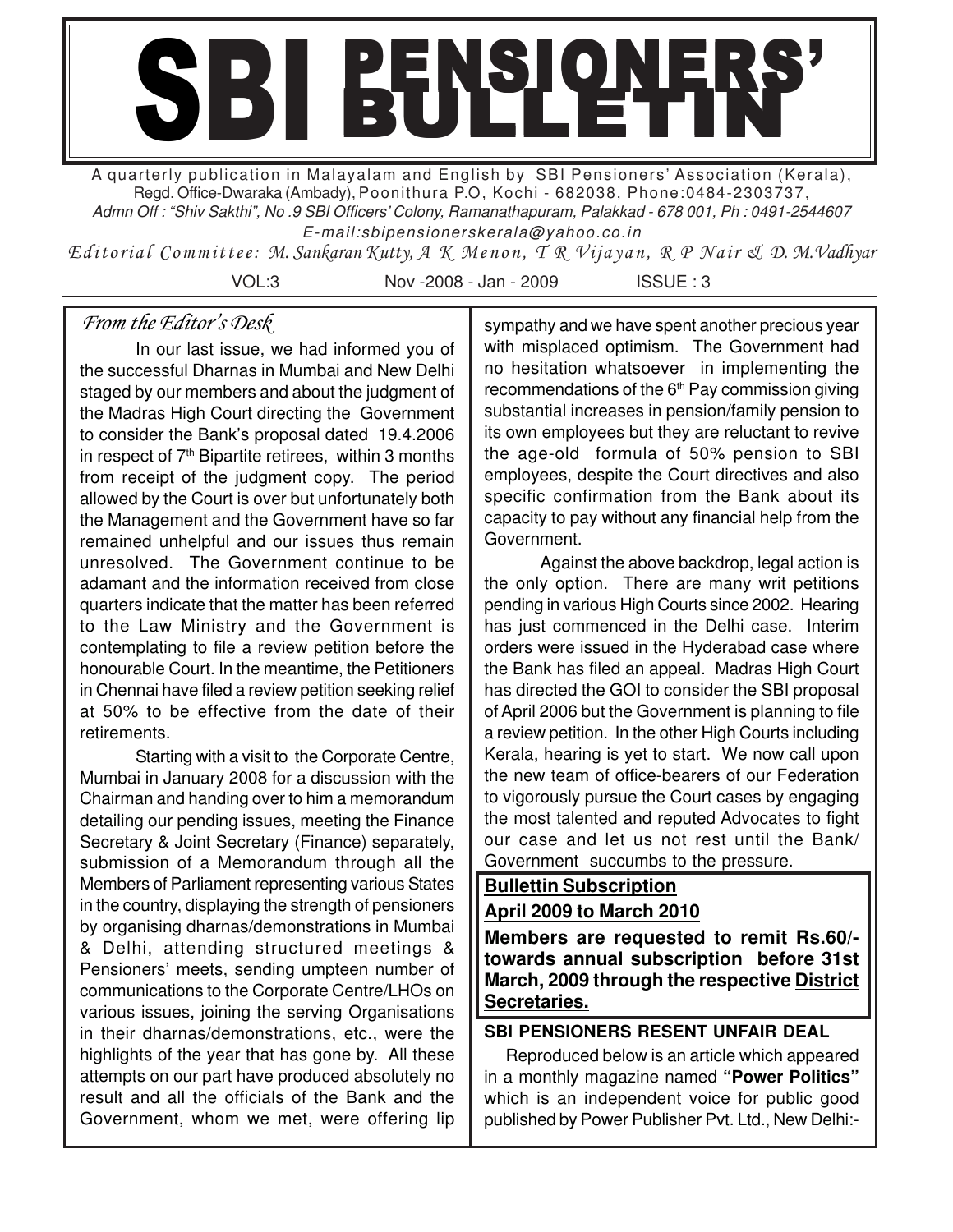Quote: **A matter of Justice**: One of the age-old traditions for which India has been known the world over is related to the value we attach to the aged and old, those who have given new generations so much to build on and enjoy in life. The concept of pension for employees after their retirement from active service can be viewed as a derivative of this tradition. As aptly observed by the Supreme Court of India way back in 1982, "Pension is neither a bounty nor a matter of grace depending upon the sweet will of the employer, nor an ex-gratia payment. It is a payment for the past service rendered. It is a social welfare measure rendering socio-economic justice to those who in the heyday of their life ceaselessly toiled for the employer on an assurance that in their old age they would not be left in the lurch."

But what about the policy of the Government in regard to the pensioners of State Bank of India? It hardly reflects an enlightened definition of the pension scheme. There is no socio-economic justice but humiliation all the way for those who once ceaselessly toiled and gave their best to the system.

One of the established rules of the Bank itself is that everyone should be getting pension equivalent to 50 per cent of his or her last drawn salary. But there are different scales for different groups of retirees. Those who retired between November 1, 1987 and October 30, 1992 get 28.71 % of the last salary, between November 1, 1992 and October 31, 1997, 40%, November 1, 1997 and October 31, 2002, over 30% and from November 1,2002 onwards 50% (upto salary of Rs.21,040) and 40% over the above salary). In the process, the situation today is so ironical that one former Chairman of the Bank who retired in 1997 is today getting pension less than a recently retired Clerk of the same organisation.

The Family Pension scheme introduced in 1986 following a judgment of the Apex Court has also got a raw deal under the Government's policy. As against 30% for all categories of pensioners, the government revised family pension scheme effective from May 1, 2005 which envisages payment at the rate of 15, 20 and 30 per cent in different categories. Also, benefit of 100 per cent DA neutralization effective from May 1, 2005 has not been extended to the old retirees.

There is something terribly wrong indeed with the existing policy on the Bank pension. **The Federation of SBI Pensioners, along with its all 14 Affiliates, has been running from pillar to**

**post for the last 20 years to set the matter right.** On October 6, 2008 a large number of pensioners, in the age group of 65-90 years, from various parts of the country also participated in a peaceful dharna at Jantar Mantar in the Capital demanding equity, fair play and natural justice in the whole system. Similar rallies were held in different parts of the country.

And, ironically, even our so-called independent and fair Fourth Estate cares a fig. The media have their own social obligations to voice a humane agenda. But did we have so far any news item on the pensioners' case in any of our press and T.V. channels! - Unquote.

# **MEMORANDUM TO M.Ps OF KERALA**

On 24.11.2008, we had sent a memorandum to all the Members of Parliament representing Kerala highlighting the grievances of Pensioners/Family pensioners of SBI with a request to consider our problems sympathetically and move the Finance Ministry (Banking Division) officials for redressal of the grievances. We have also requested our MPs to raise the issue in the Parliament by way of a "starred question". The memorandum is reproduced below for the information of our members:-

#### **Gist of Grievances of Pensioners/Family Pensioners of State Bank of India**

- **1) The Federation of Pensioners Associations of State Bank of India is an All-India Body of about 90,000 Pensioners and it is the sole organisation representing SBI Pensioners.**
- **2) State Bank Pensioners are receiving pension for over 150 years out of a Pension Fund created by the Bank from its own profit. No payment is required to be made from Central Government Funds.**
- **3) Four wage revisions have taken place in the Bank during the last 20 years but pension has not been revised. Many Pensioners are not receiving 50% of the last drawn pay as pension – they get 28% to 31% and a few of them get 40%.**
- **4) The issues pending for the last 20 years are as under:**
	- **a. 50% Pension to all retirees**
	- **b. 30% Pension to all Family Pensioners**

**c. 100% neutralization of dearness relief to all pensioners/family pensioners. Review and upgradation of pension to all previous retirees in relation to currency salary revision. Today, the pension of the**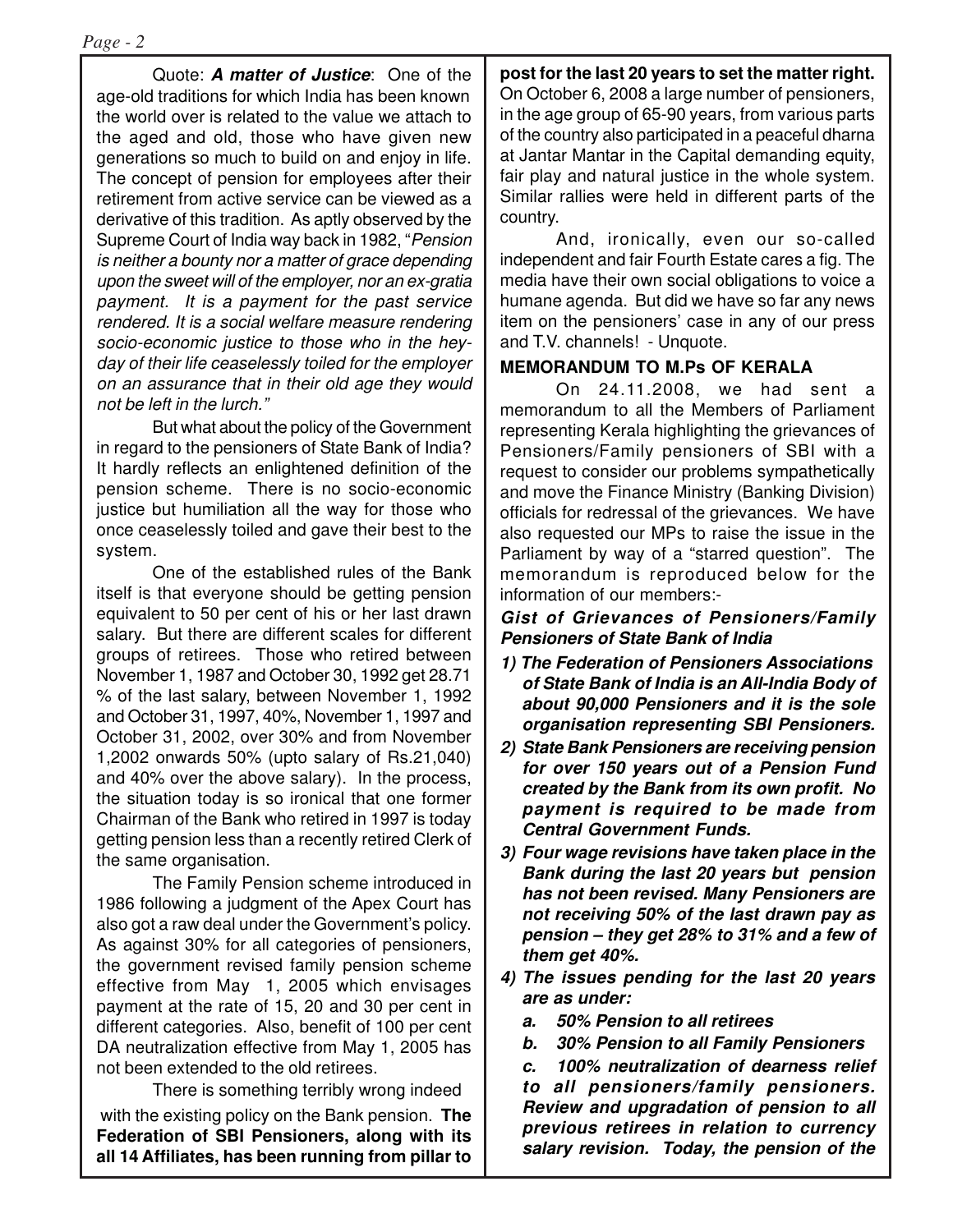**Top Executive of State Bank who retired prior to 1987 is Rs.10,621/- whereas the pension of a Clerk who retired in 2006 is Rs.10,772/-.**

- **5) The Chairman of SBI has no powers to give even one rupee extra to a pensioner, as all the powers are vested with the Government under Section 50(o) of the State Bank of India Act.**
- **6) Pensioners who retired prior to November 1987 were not compensated for DA merger, which resulted in reduction in the monthly gross pension and large amounts were recovered from the pension already paid.**
- **7) Due to non-revision of pension, those who retired during 1987 and 1993 are even now receiving only 31% of their basic salary as pension.**
- **8) Due to stipulation of artificial and illogical ceiling of Rs.4,250/ (maximum) during 1993 and 1999 a situation has developed when officials belonging to nine scales of pay are receiving the same pension which is totally unrelated to the pay drawn by them at the time of retirement. This is against the principles of equity and natural justice. This resulted in one more anomaly – i.e: Pension of a Junior Officer drawing salary of Rs.9,200/- and the Pension of the topmost Executive of the Bank (Deputy Managing Director) drawing salary of Rs.14,800/- were fixed at Rs.4,250/- (maximum). Agreements are entered into ignoring the Supreme Court's pronouncements in a number of cases.**
- **9) As per accepted norms, pension is calculated on the last drawn salary of the employee. But , in State Bank of India, Pension for the employees who retired between 1997 and 2002 was calculated on**

**the salary drawn by them prior to 1997 as if no wage revision has taken place. Actually wage revisions have taken place in 1997 and also 2002 and therefore in respect of those who were drawing salary based on the 1997 settlement and thereafter retired during this period , pension should have been calculated on the salary last drawn by them. This anomalous fitment remains unchanged even after the lapse of a decade. Employees who retired between November 2002 and April 2005 are also deprived of similar benefit.**

- **10) Family Pension: Our demand for family pension is identical to the recommendations of the 5th Pay Commission implemented for Central Government employees.**
- **11) 100% neutralization of D.A: This formula has been made applicable to Pensioners who retired after 2002 but not extended to all the earlier retirees.**
- **12) Updation: The principle of updation has been implemented 10 years back for Central Government pensioners and the Reserve Bank of India also implemented it for their employees. Since it was not done in SBI , a clerk who retired in May 2006 is drawing more pension than the highest Executive of the Bank who retired prior to 1987, as mentioned under item 4(d) above. To rectify the anomaly, it is necessary to extend the principle of updation to all the pensioners and family pensioners of SBI.**

**For State Bank of India Pensioners' Association (Kerala)**

 **(sd) (Sd)**

 **M.J.Raphael M.Sankaran Kutty PRESIDENT GENERAL SECRETARY**

Similar Memorandum has been sent by all our Circle Associations to the MPs in their respective Regions also.

We are glad to inform members that two MPs from Kerala, viz; Shri N.N.Krishnadas and Shri P.C.Thomas have responded to our memorandum. The letters received from them are reproduced below for the information of members:

1. Letter to Shri Pawan Kumar Bansal, Hon'ble Minister of State for Finance from

Shri. N.N. Krishnadas, M.P. Charles Communication of the Dated : 16th December 2008.

Dear Shri Bansal ji,

I am enclosing herwith a representation from The President and General Secretary, State Bank of India Pensioners' Association (Kerala), "Shiv Sakthi", No. 9, SBI Officers' Colony, Ramanathapuram, Palakkad – 678 001, Kerala State for your kind and sympathetic consideration. The Federation of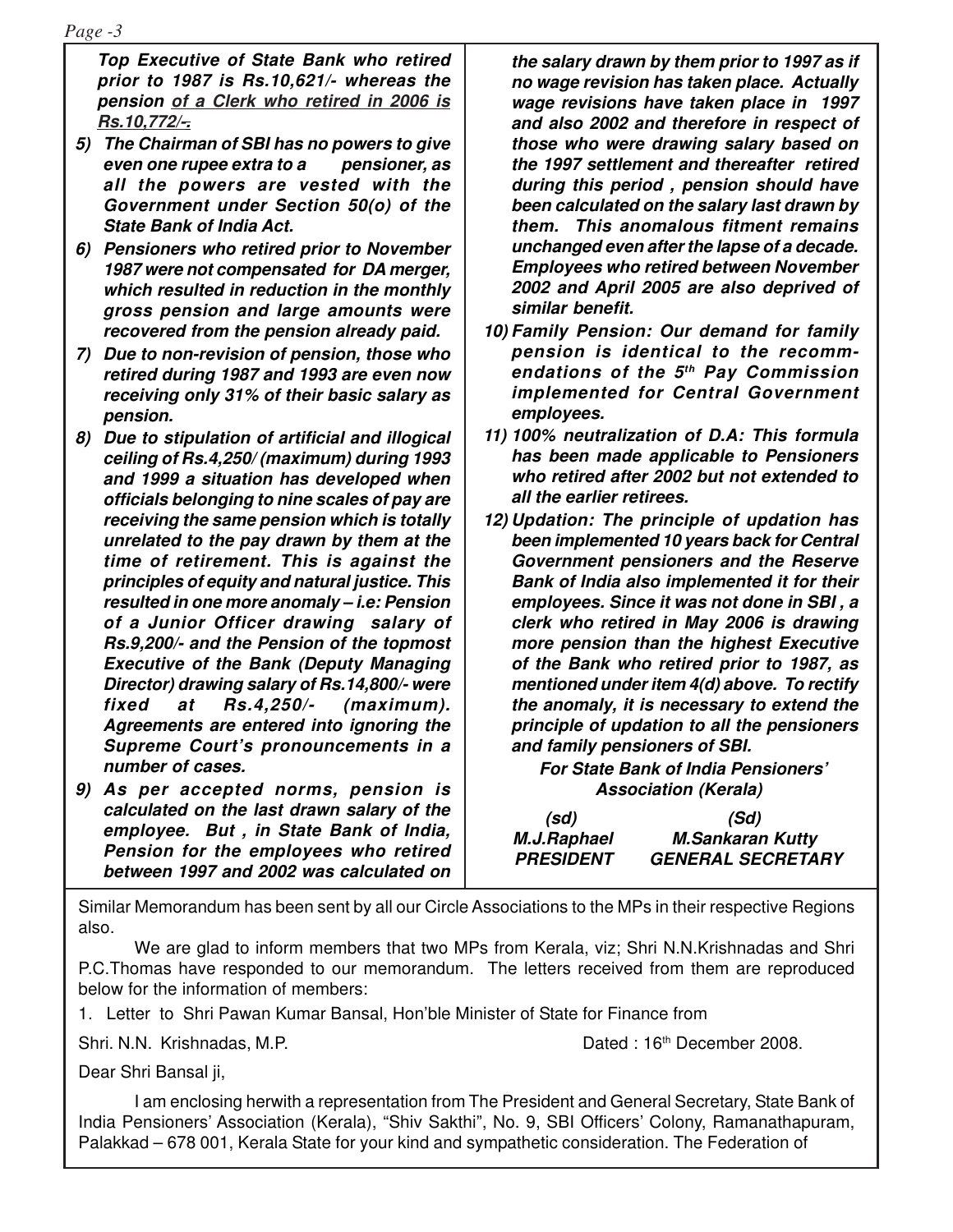#### *Page - 4*

Pensioners Associations of State Bank of India is an All India Body of about 90,000 Pensioners and it is the sole organization representing SBI Pensioners. Many issues like (a) 50% pension to all retirees (b) 30% pension to all family pensioners (c) 100% neutralization of dearness relief to all pensioners/family pensioners & (d) review and upgradation of pension to all previous retiree in relation to currency salary revision. Today, the pension of the Top Executive of State Bank who retired prior to 1987 is Rs. 10,621/ - whereas the pension of a Clerk who retired in 2006 is Rs. 10772/-. This is the situation today and is very alarming. I also strongly support and recommend their above grievances. The enclosed representation from the Association is also self explanatory.

I shall be highly grateful if you could personally look into this case. An early favourable decision in this regard from your Good office will be highly appreciated.

With kind regards,

Yours sincerely,

Sd/-

#### (N.N.KRISHNADAS)

2. Letter from Shri. P. C. Thomas, M.P. No. PCT/PM/0019/01/09 dt.13th January 2009

പ്രിയ റാഫേൽ,

എനിക്ക് നൽകിയ അപേക്ഷയിൽ എത്രയും വേഗം തീരുമാനമെടുക്കണമെന്നു കാണിച്ച് ബഹുമാനപ്പെട്ട പ്രധാനമന്ത്രിക്ക് കത്തു നൽകിയിട്ടു്.

സ്നേഹപൂർവ്വം

#### **STRUCTURED MEETING**

We are happy to inform our members that a structured meeting with the SBI Mnagement of Kerala Circle took place at the Conference Hall of Thiruvananthapuram LHO on 9<sup>th</sup> December 2008. All our Office-bearers, viz; S/shri M.J.Raphael, M.Sankaran Kutty, Thomas Oommen, K.T.Prahlad, L.R.Antony D'Couto, M.R.Janardhanan, K.V.Kurian and K.Ganesh attended the meeting. From the Management's side, Smt.Radha Unni, CGM, Shri Niranjan Parsha, GM, Shri N.Hari, CDO, Shri V. Saseendran, AGM (HR) and Shri N.G.Mohanan, CM (PPG) attended. We presented before the Management a memorandum containing 20 points for discussion, as under:-

#### **1.BANK'S DISPENSARIES:**

**The functioning of Dispensaries needs to be improved - Because of low compensation, there are hardly any good Doctors – Consulting hours are not convenient to our members – it can be either between 10 a.m. to 12 Noon or 3 p.m.to 5 p.m. – Proper medicines are not available – Majority of our members are chronic diabetic patients but the dispensaries keep medicines required for preliminary treatment only – Tie-ups with Diagnostic Centres for laboratory tests are not in place at all the District Headquarters where**

 $\partial g$ பு പി. സി. തോമസ്

**Dispensaries are functioning . As per Corporate Centre guidelines medicines can be stocked for an amount of Rs.25,000/- at any point of time, but this is not being followed.**

**2. MEDICAL BILLS:**

**Undue delay is noticed in sanctioning bills submitted under "Mutual Welfare Scheme"(MWS) and "Retired Employees' Medical Benefit Scheme"(REMBS). We are receiving number of complaints from our members.**

**3. MEMBERSHIP UNDER "REMBS":**

**We have received a number of complaints from retirees who are yet to be admitted as members under the scheme though their applications have been submitted properly and within the prescribed time limit. Hospitalisation bills paid by them are therefore pending submission for reimbursement.**

**4. HOUSING LOAN INTEREST:**

**Recently the Bank has reduced the rate of interest on staff housing loan to 7%. This concession has not been extended to Pensioners.**

**5. PENSIONERS LOAN:**

**Pensioners are eligible for a maximum loan of Rs.1,00,000/-. On the one hand, the rate**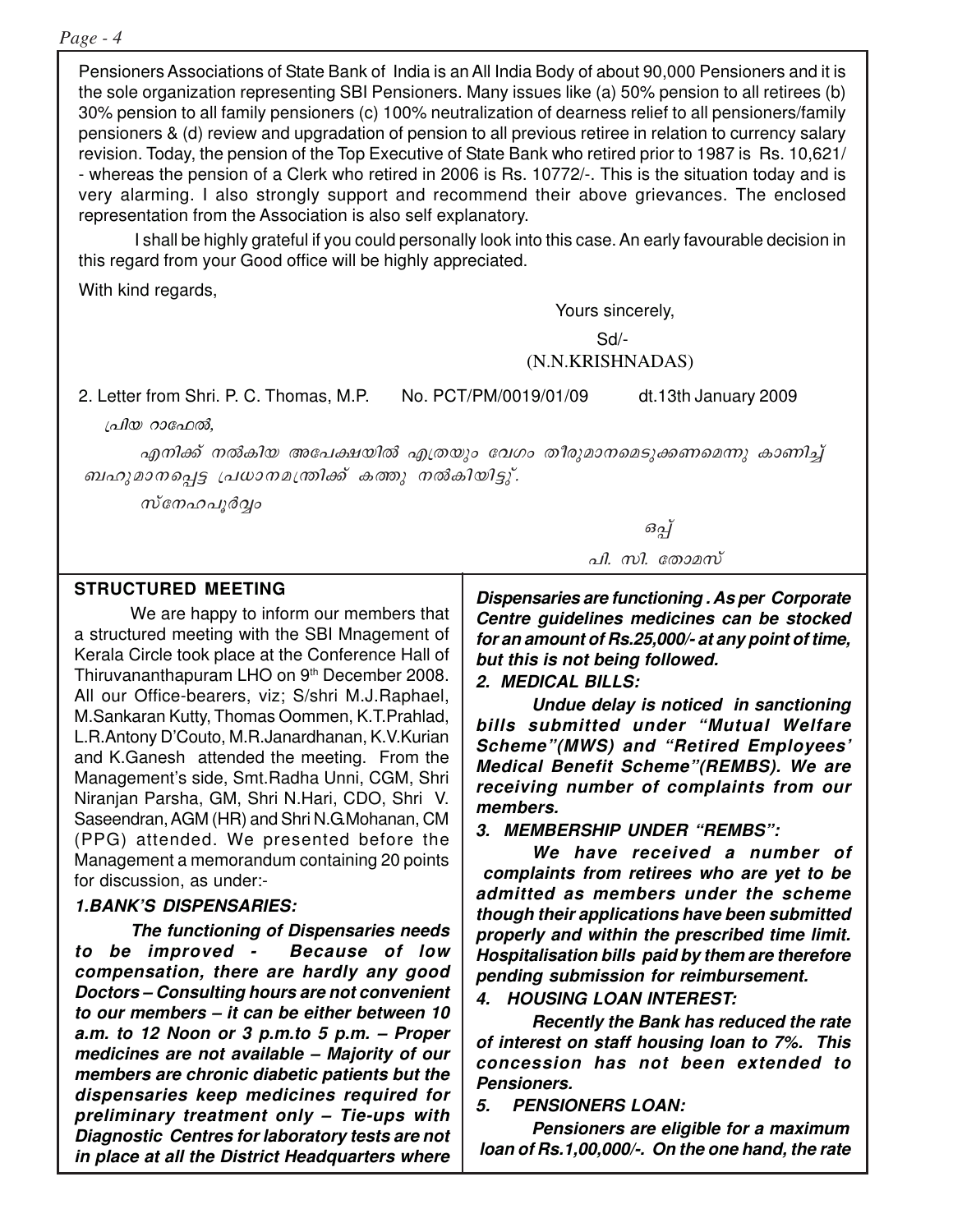*Page -5*

**of interest charged is very high, unlike the working staff who enjoy concessional rate, while on the other, the loan is to be availed as demand loan and not overdraft . We request that Pensioners be permitted to exercise the option to avail the facility either as a demand loan or overdraft.**

#### **6.UNAVAILED CASUAL LEAVE:**

**In the case of an Officer (say Accountant, Cash Officer, etc.) who is ineligible for casual leave, 12 days' casual leave is added to his privilege leave account at the end of the year. Similarly at the time of his retirement also, 12 days extra leave is credited to his account and he is allowed to encash it even if it exceeds the maximum permissible privilege leave. This has not been done in a few cases.**

#### **7. IMPROVEMENT IN PENSION:**

**The Bank's Central Board has approved the proposal for including FPP/PQP while calculating pension but this has not been implemented in our Circle, even after the lapse of almost one year.**

**8. FAMILY PENSION:**

**This was revised with effect from 1.5.2005 but the revised pension has not yet been paid to the eligible family members, though Central Board approval was obtained in December 2007.**

#### **9. FAMILY PENSION ADVICES:**

**Though the amount of family pension is mentioned in the letter sent to the retirees after fixing their Pension, the relative calculation sheets are not attached. Also the name of the beneficiary (spouse) who will draw the family pension is also not mentioned. This may please be arranged.**

**10. TAX DEDUCTION AT SOURCE:**

**Branches are not advising accountholders about signing Form 15-H. In some branches, tax is being deducted without notice. 11. CREDIT CARD – ANNUAL CHARGES**

**We get complaints that the Bank is levying annual charges for SBI Credit cards. 12. REVERSE MORTGAGE LOANS:**

**Some Branches are debiting processing charges whenever a senior citizen pensioner avails of this loan. On our pointing out this issue, some pensioners have received refund also. However, we suggest that suitable guidelines may please be issued to Branches so that such charges are not levied from the Pensioners.**

#### **13. WORK AT BRANCHES:**

**The time taken to open a new account, whether deposit or loan , is unduly long. Branches have totally stopped sending debit/ credit advices to account-holders. There is deterioration in the quality of service at many branches. At branches with only two Officers (including the Branch Manager), if one of them goes on leave, authorization problems exist. Even term deposit receipts are issued to the customers only after the second Officer returns from leave. This affects customer service. 14. PENSIONERS' DAY**

**Corporate Centre had issued instructions to observe 20th of every month as "Pensioners' Day" uniformly in all Circles – Functionaries at LHO/RBOs should meet the pensioners on that day to solve their problems. This is not being done in our Circle. 15. PENSION ADALATS:**

**Pension Adalats to be held at periodic intervals. Some Circles are conducting it but our Circle is yet to formalize the arrangement. 16. BOOKLETS/CDs**

**Corporate Centre has brought out Booklets/CDs containing details of retirement benefits , welfare schemes such as MWS, REMBS, list of Holiday Homes of the Bank, etc. for supply to the Pensioners. This may please be arranged.**

#### **17. SECOND INNINGS**

**The first issue of Corporate Centre's quarterly publication called "Second Innings" for the period March-June 08 , though intended for all Pensioners, did not reach everyone. LHO had sent us only 50 copies for distribution. The subsequent issues from July 08, if published, have not reached us.**

#### **18. MEDICAL CAMPS:**

**In some Circles, Bank has made tie-up arrangements with Hospitals for conducting Medical Camps for the benefit of pensioners. In such camps, consultations, various lab tests etc. costing Rs.4,000/- and more otherwise, are free. The Mumbai Circle's medical camp is for 2 months from 1.11.08 to 31.12.08. Our CGM may consider conducting a similar camp in Kerala.**

**19. MEETING WITH REPRESENTATIVES OF PENSIONERS' ASSOCIATION**

**Arrangements may please be put in place so that the Pensioners'Association is able to meet the Bank's officials at periodic intervals to sort**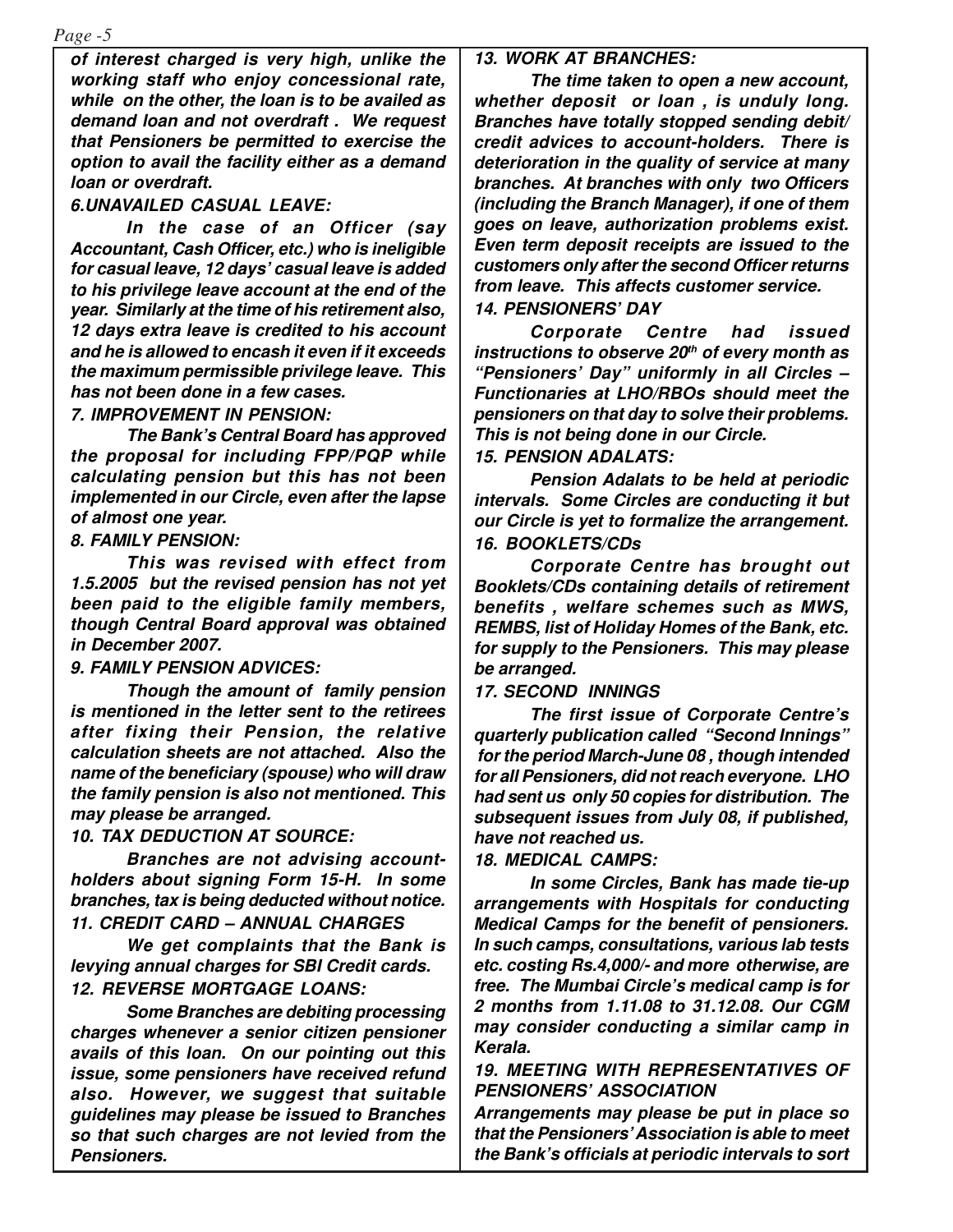# **out local problems. 20. OFFICE SPACE**

**Our Association is presently functioning from the private residence of the General Secretary stationed in Palakkad. We request CGM to consider providing us a small room for our use in the premises of Palakkad Main Branch, which is owned by the Bank.**

The discussions were held in a very cordial atmosphere and the Management promised all help from their side on matters which require specific attention at the Circle Level. On other matters requiring sanction from the Corporate Centre, the Management gave us an assurance for taking up at the Apex level.

This is the first meeting of its kind after the formation of our Association in 2001 and therefore assumes lot of importance. The Bank is slowly realizing the need to take notice of the Pensioners' strength. They have started inviting Pensioners also to attend customer meets. A number of pensioners attended the inauguration of the first "**Bank of ATMs**" in Palakkad Main Branch recently.

On items 2,3,4,6 and 12 listed above, the Management expressed their desire to settle the issues on merit provided we take up individual cases. With regard to items 7 & 8, the software problems have been sorted out fully and the payment of revised pension/family pension to the eligible members is being made in convenient lots and will be completed within 3 months.

Hereafter, similar "Structured Meetings" will take place at reasonable intervals. Our members are therefore requested to send their complaints on any issue affecting them with specific details to the General Secretary, so that he can include the items in the next round of discussions with the Management.

Incidentally, Smt.Radha Unni, Chief General Manager, who took the initiative for conducting the first structured meeting with our Association retired from the Bank's service on superannuation on 31.12.2008. She is now a member of our Association. We wish her a happy and peaceful retired life.

## **NEW MEMBERS**

The following pensioners of the Bank have joined our Organisation as Life Members/Associate Life Members. We extend a hearty welcome and wish them all a very happy and peaceful retired life:- LM 1419\* Shri K.A.Chenthamarakshan Kozhikode AFM1420 Smt.K.V. Beena Kozhikode LM 1421\* Shri Jayakarunakaran Kozhikode

|                        | AFM1422 Smt.K.Bhamini          | Kozhikode          |  |
|------------------------|--------------------------------|--------------------|--|
| LM 1423*               | Shri V.P.Kunhiraman Nair       | Kozhikode          |  |
| AFM1424                | Smt.T.K.Sumathy                | Kozhikode          |  |
| LM 1425*               | Shri D.Udayabhanoo             | Ernakulam          |  |
| AFM1426                | Smt.C.R.Savithry               | Ernakulam          |  |
| LM 1427*               | Shri A. Sivadas Nair           | Trichur            |  |
| AFM1428                | Smt.S.Rajammal                 | Ernakulam          |  |
| LM 1429*               | Shri N.Ganapathykrishnan       | Kollam             |  |
| AFM1430                | Smt.R.S.Santha                 | Kollam             |  |
| AFM1431                | Smt.M.Muthulakshmy             | Alappuzha          |  |
| LM 1432*               | Shri K.Ramakrishnan            | Trichur            |  |
| AFM1433                | Smt.Shubhalakshmi Ramakrishnan | Trichur            |  |
|                        | LM 1434* Shri P.Suresh Kumar   | Trichur            |  |
|                        | LM 1435*Shri K.Sivasankaran    | Trichur            |  |
| AFM1436                | Smt.Radha Sankar               | Trichur            |  |
| LM 1437*               | Smt.Radha Unni                 | Thiruvananthapuram |  |
| AFM1438                | Shri M.Unni                    | Thiruvananthapuram |  |
| LM 1439*               | Shri M.C.Rajendran Unni        | Palakkad           |  |
| AFM1440                | Smt. Usha M.Nair               | Palakkad           |  |
| LM 1441                | Shri Chacko Sebastian          | Alappuzha          |  |
| LM<br>1442             | Shri M.P.Sankaran Moosad       | Ernakulam          |  |
| AFM1443                | Smt.Latha Moosad               | Ernakulam          |  |
| LM 1444*               | Paul Joseph                    | Ernakulam          |  |
|                        | AFM 1445 Smt. Cicy Paul        | Ernakulam          |  |
| * Bulletin subscribers |                                |                    |  |

#### **DONATIONS:**

Voluntary donations have been received from the following members. We convey our grateful thanks to all of them.

|  | 1. Shri K.P. PadmakumarErnakulam Rs.2,500-00 |  |
|--|----------------------------------------------|--|
|  |                                              |  |

| 2. Shri K.K. Prasannan Kannur   |           |  | Rs. 500-00 |
|---------------------------------|-----------|--|------------|
| 3. Shri V.P. Vijayan            | Kozhikode |  | Rs. 100-00 |
| 4. Shri A.K.Menon               | Ernakulam |  | Rs. 100-00 |
| 5. Shri. M. J. Raphael, Trichur |           |  | Rs. 200.00 |
|                                 |           |  |            |

#### **OBITUARY**

With profound grief and deep sorrow, we regret to report the death of the following members of our Association. May their souls rest in peace! We convey our heartfelt condolences to all members of the bereaved families:

- 1. Shri M.M.Thankappan, Ernakulam
- 2. Shri R.Krishna Pillai, Kochi
- 3. Shri S.Madhava Bhat, Kochi on 29.02.2008
- 4. Shri M.A.Divakaran, Ernakulam on 28.12.2008
- 5. Shri C.Sukumaran Nair, Trivandrum
- 6. Shri Umakanth K Paranjpe, Ekm. on 05.06.08

We deeply mourn the sad and sudden demise of Shri V.Ganesan in Chennai. Shri Ganesan was the General Secretary of State Banks' Staff Union (Chennai Circle) for a long period. We convey our heartfelt condolences to all the members of his family. May his soul rest in peace!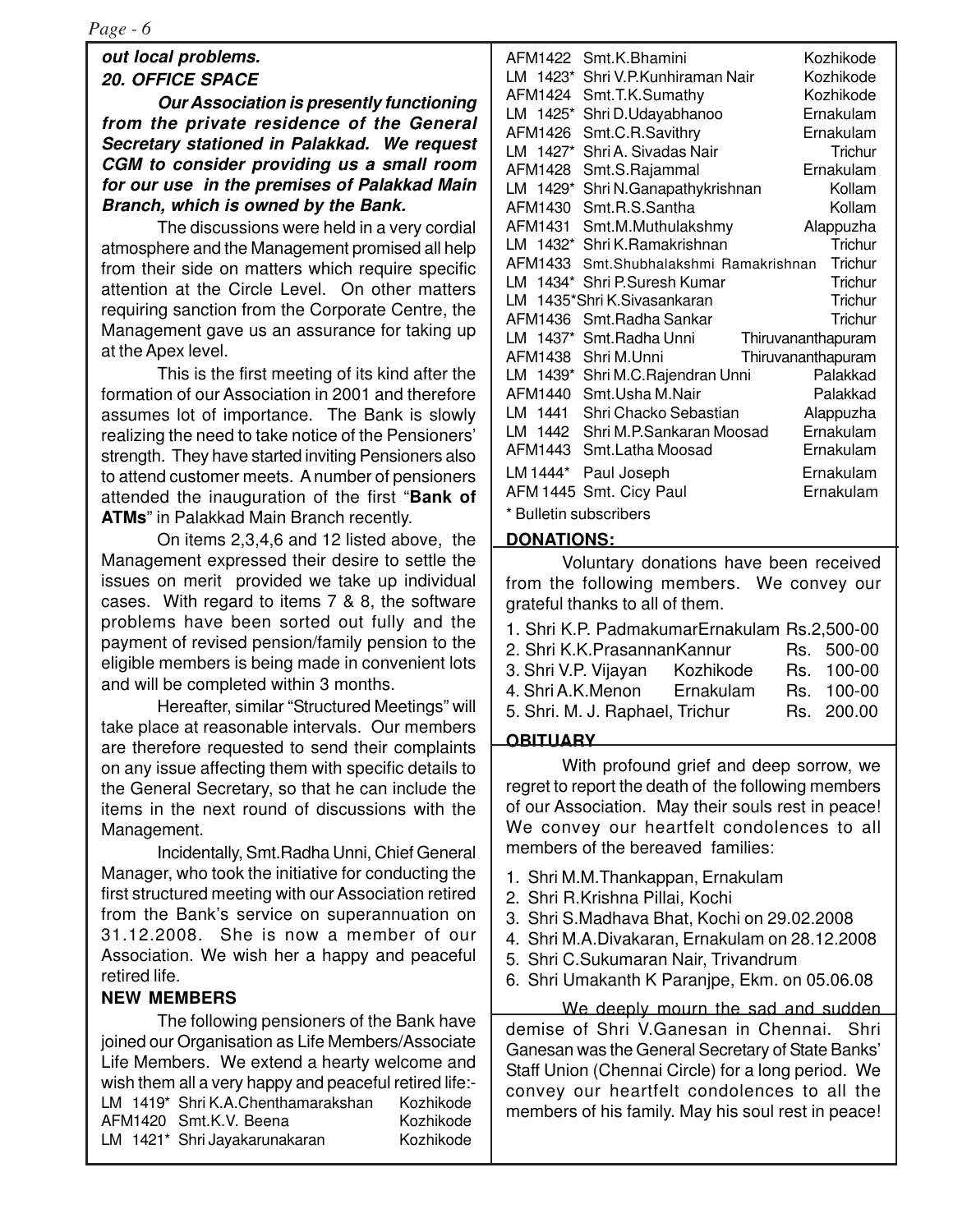## **SBI ADJUDGED AS THE BEST BANK**

Our Bank has been adjudged as the Best Bank of the year 2008 by the London-based 'The Banker' magazine published by the Financial Times Group. The award is decided on the basis of intensive research & analysis of financials and performance of prominent Banks. Our congratulations to the Bank on this achievement.

#### **LETTERS REGARDING SANCTION OF PENSION ON RETIREMENT**

We have been receiving a number of complaints from our members regarding non– receipt of proper letters from the Bank mentioning the name of the spouse who is eligible to draw family pension on the death of the pensioner. On random verification, we find that, of late, our Trivandrum LHO is sending proper advices to retirees; however, there are quite a number of earlier cases where it was not done. We have written to the Bank to verify the position and to issue letters addressed to the retirees mentioning therein the amount of pension/ family pension sanctioned to them indicating clearly the name of the spouse who will be eligible to draw family pension upon the death of the pensioner member. An extract from the Corporate Office letter No.CDO:PM:16:CIR:29 dated 4.9.2006 addressed to all LHOs is given below for the information of members:

"It has been decided that, henceforth, sanctioned copies of calculation sheets of Provident Fund and Gratuity should be provided to the retiring employee at the time of making payment of his terminal benefits **and a copy of the sanctioned pension calculation sheet should be sent to him along with the letter conveying the sanction of pension.** The retiring employees may be advised to take up the matter with DGM/CDO of the Circle/General Manager, CAO, Kolkata,as the case may be, if the calculation sheets are not provided to them".

Our members are requested to kindly verify the letters in their possession and ,if necessary, take up the matter with the Bank endorsing a copy thereof to us for necessary follow-up action.

## **GRATUITY – REQUEST FOR ENHANCEMENT OF CEILING TO RS.10 LAKHS ON PAR WITH CENTRAL GOVT. EMPLOYEES**

Members are aware that gratuity is paid to the retiring employees of SBI in terms of the provisions of the Central Gratuity Act with a ceiling of Rs.3.5 lakhs at present. The Sixth Pay Commission recommended enhancement in the ceiling of gratuity from Rs.3.5 lakhs to Rs.10 lakhs

with effect from 1.1.2006 which has been accepted by the Central Government. Though the Gratuity Act needs to be amended accordingly, the Central Government has decided to extend the benefit to its employees by way of an administrative order, pending suitable amendment to the Act. Our Federation has therefore requested SBI to pass on the benefit of enhancement to our retirees also, without waiting for the amendment to the Act, as is being done by the Government. The Federation of the State Bank of India Officers'Associations has also written to the Union Labour Minister for increasing the gratuity to Rs.10 lakhs. Members will be advised of the developments.

We reproduce a recent letter CDO/PM/16/ SPI/1045 dated 7th January, 2009 from the Corporate Centre, Mumbai, addressed to the President, Federation of SBI Pensioners' Associations on revision of Pension, the contents of which are self explanatory.

Dear Sir,

## PENSION SCHEME IN SBI

The Ministry of Finance under cover of their letter No.F.21/1/2005-IR dated 4.12.2008 has forwarded your representation dated 03.10.2008 addressed to Shri. K. V. Eapen, Joint Secretary, Department of Banking Services, Government of India for appropriate action.

2. In this connection, we advise that pension in SBI is paid to eligible retired employees as per instructions contained in SBI Employees' Pension Fund Rules. The Rules are framed in exercise of the powers conferred by Section 50 of the SBI Act. (23 of 1955) to the Central Board of the Bank, after consultation with the Reserve Bank of India and with the previous sanction of the Central Govt. Accordingly, the issue regarding revision in pension has been taken up with the GOI. We are awaiting their advices.

> Yours sincerely, Sd/-

#### For DMD & Corporate Dev. Officer

#### **COURT CASES**

After 7 years of filing the writ petition No.1931/2002 in the **Delhi High Court,** the case was finally taken up for arguments on 15.1.2009 and on 22.1.2009 in the court of Justice Kailash Gambir. The arguments are inconclusive and the case is now posted to 12.2.2009, for further hearing.

Regarding the judgement passed by the **Madras High Court** on 16.10.2008 directing the Government of India to consider and approve the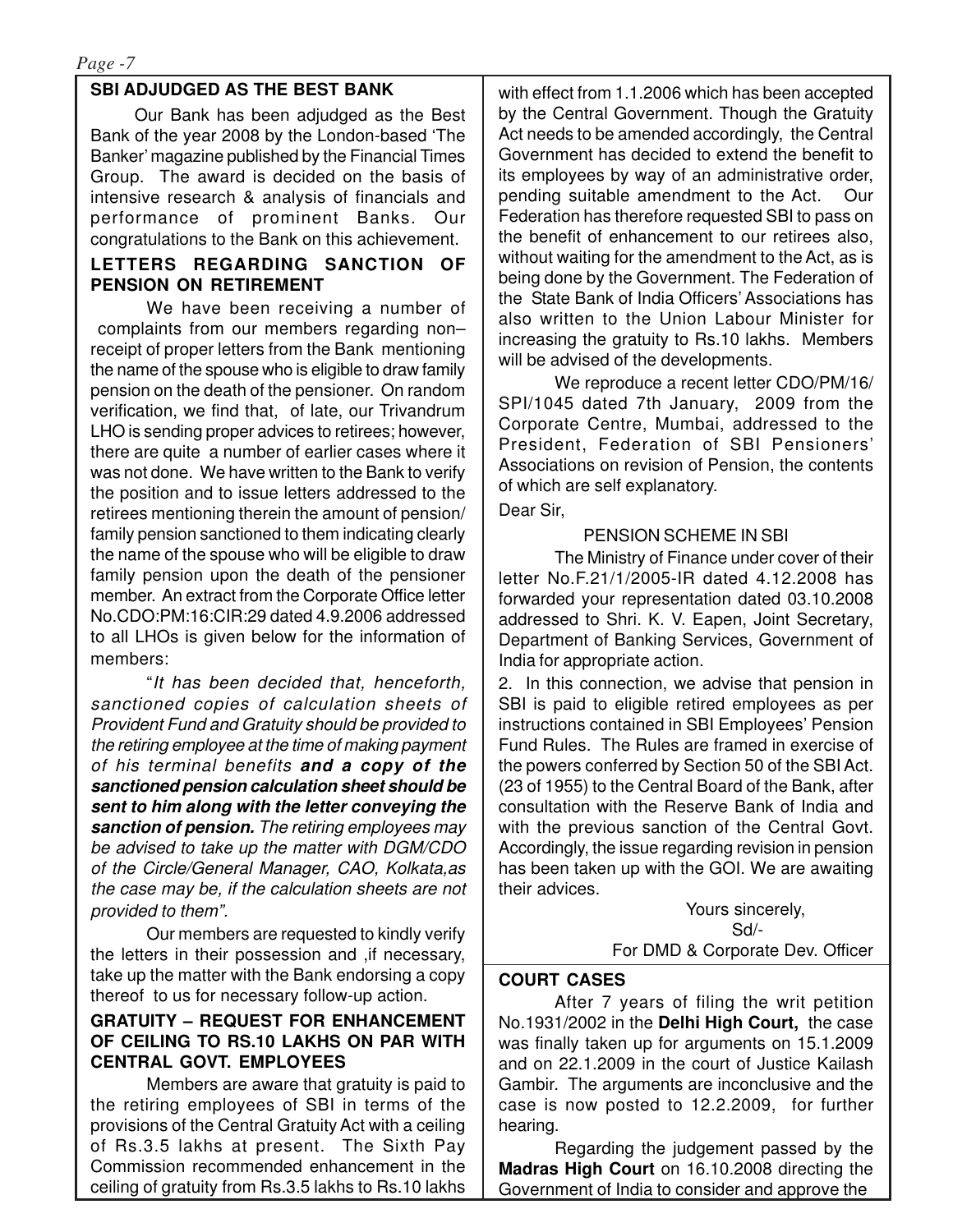Bank's proposal dated 19.4.2006 on revision of pension on the basis of  $7<sup>th</sup>$  Bipartite Pay Scales, the Government is yet to take a decision. It is rumoured that the MOF has referred the matter to the Law Ministry and on receipt of their opinion, GOI may file a review petition. Meanwhile, the original petitioners in Chennai have filed a review petition seeking relief @50% from the date of their retirements and not from 1.5.2005, as recommended by the Bank.

As regards the writ petition filed in the **High Court of Kerala,** there are no developments to report.

#### **ISSUES WHICH CAN BE RESOLVED AT THE BANK'LEVEL**

# **REVISED FAMILY PENSION:**

**After a gap of more than 2 decades the Bank's Central Board, at its meeting held on 29.12.2007, approved revision of family pension as per industry level effective from 1.5.2005. Though one year has elapsed since then, the revision has not been implemented and arrears not paid to the eligible members.**

#### **FPP/PQA:**

**For those who retired after 1.11.2002, pension has been improved by te inclusion of FPP and PQA, as per Corporate Centre letter dated 3.5.2008 but the payment of revised pension effective from 1.5.2005 has not yet been made, though a period of 8 months have passed.**

## **FORFEITURE ACCOUNT**

**IBI employees/pensioners were paid a lumpsum of Rs. 5000 towards medical expenses for 2006-2007 as per Corporate Centre letter dated 3.8.2006. Similar benefit was not made available to them for the period 2007-2008 and also 2008-09, though the original instructions were to disburse the amount until the balance in the account gets exhausted.**

## **IMPROVEMENT IN REMBS**

**The inclusion of two additional illnesses and domicillary tereatment of 10% p.a. in the Modified Scheme for TEG-VI and above should be extended to all the existing members of Scheme II.**

#### **MEDICAL EXPENSES & FUNTIONING OF DISPENSARIES**

**Undue delay is experienced in the sanction of medical bills under REMBS for the reason that allotment of required funds are not** **being received from Corporate Centre in time. Lot of bills are getting accumulated causing hardship to Pensioners.**

**In March 2008 Corporate Centre had written to LHOs for keeping adequate stocks of medicines (say 2/3 months requirements) to avoid repeat visits of pensioners to the Dispensaries but the situation has not improved much.**

# **REVERSE MORTGAGE SCHEME**

When our members avail loans under the scheme, processing charges are recovered from them on the plea that the scheme does not specifically state that Bank's pensioners are exempted. As the number of such loans are increasing, it is necessary that Corporate Centre issues instructions to LHOs exempting Bank's Pensioners from payment of processing charges.

# **PENSIONERS' LOAN – Rs.1,00,000 (Max)**

The rate of interest charged is high. Only demand loan is permitted. Bank's pensioners should be given an option to avail it either as an overdraft or demand loan, as they desire.

# **HOUSING LOAN INTEREST**

Bank has recently reduced the rate of interest on housing loans to staff. Similar concession should be permitted to Pensioners also in respect of loans availed by them while in service.

# **CORE BANKING SOLUTIONS**

Under CBS, all Pensioners of Central, State, LIC, Railways and SBI etc. have been clubbed into one Group resulting in lot of problems for SBI Pensioners, viz;

- (a) their accounts are not treated on par with staff
- (b) additional 1% interest on deposits is not given & Exchange charged on remittances
- (d) Commission charged on issue of cheque book/ATM debit card
- (e) Concessionary facilities are not extended on loans
- (f) Tax is deducted at source despite giving Form 15-H

# **NAME OF SPOUSE NOT MENTIONED IN PENSION ADVICE**

In the Bank's letter to the retiree advising sanction of pension/family pension, name of the spouse who is eligible for family pension is not mentioned in a number of earlier cases. To avoid any future difficulty, Bank should review each case and send letters to the pensioner (wherever there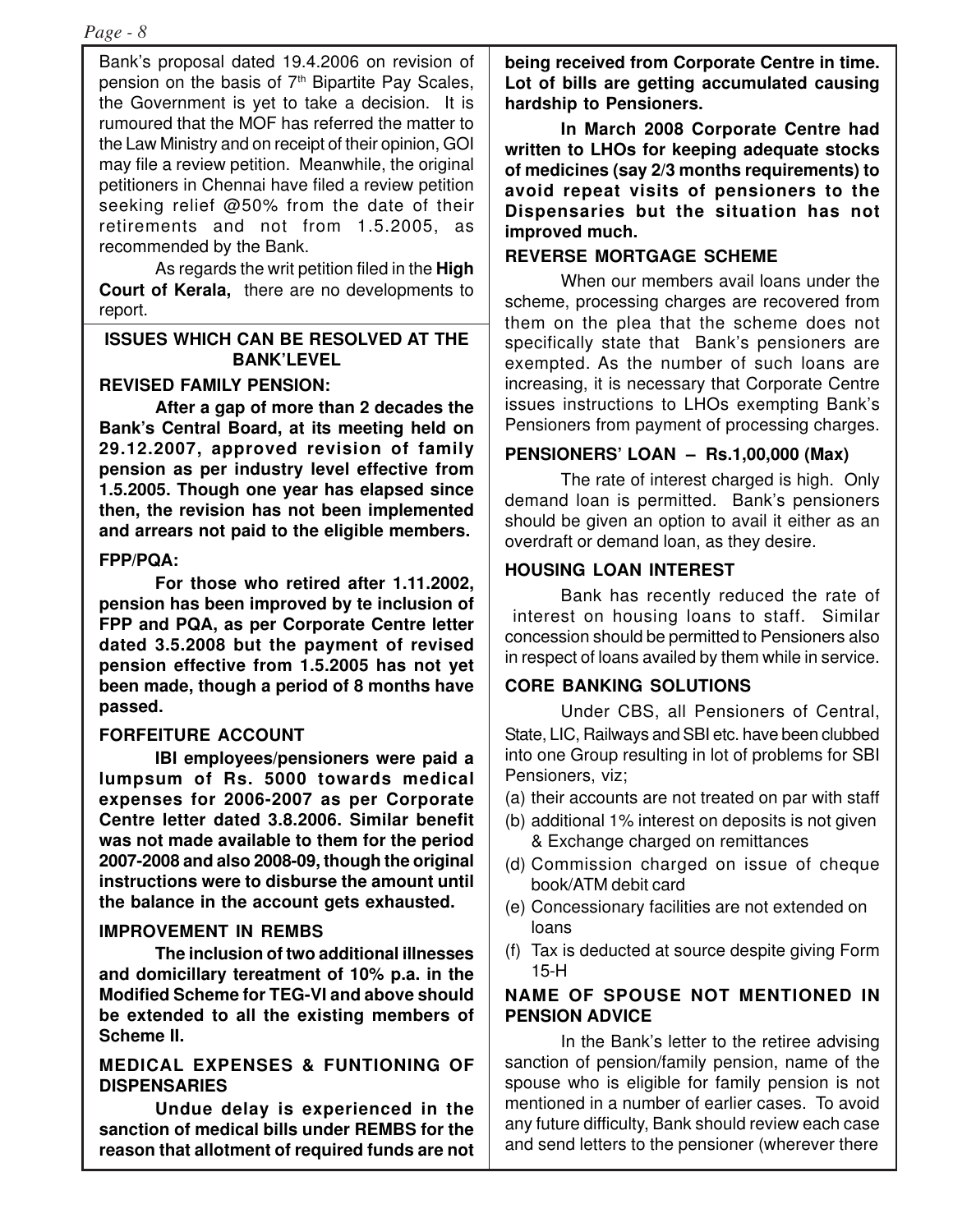are omissions) specifically mentioning the name of the spouse.

#### **NOTE : OUR MEMBERS ARE AGITATED AND MANY DISTRESS CALLS ARE COMING. TO AVOID LOSING FURTHER CREDIBILITY IT IS ESSENTIAL THAT WE SHED OUR MISPLACED OPTIMISM & ACT SWIFTLY AND EFFECTIVELY.**

# **DISTRICT NEWS**

Kannur: A General Body meeting of the association, Kannur Centre was held on 05.01.2009 at 11 a.m. at IMA Hall, Kannur. The meeting was presided by Shri. P.P. Purushothaman, President. The meeting placed on record their heart felt condolences to the bereaved familes of associated members Smt. Shyamala Gopinath W/o. Shri. J. Gopinath and Smt. Subhadra Pvanan who expired on 09.10.2008 and 14.10.2008 respectively. Shri. K.T. Prahlad, Vice President, Kerala State Association explained the latest associateion matters including the present position of various court cases.

Shri K.M. Venugopalan, former Secretary, Kannur Centre who turned 75 years of age in December 2008 was honoured in the meeting and a gift was presented by Senior member Shri. Ismail Shah. Shri P. Narayanan, Secretary, presented the report of the last meeting and requested all members to subscribe to our bulletin, if not already done. The meeting concluded at 1.00 PM and was followed by lunch

എറണാകുളം: എറണാകുളം സെന്ററിന്റെ ആഭിമു ചൃത്തിൽ അദ്ധ്യാപക ഭവനിൽ വെച്ച് 2008 ഡിസം ബർ 6, ശനിയാഴ്ച എസ്. ബി. ഐ. പെൻഷനേഴ്സ് അസോസിയേഷന്റെ നാലാമത്തെ കുടുംബസംഗമം നടന്നു.  $\mu$ ം ആർ. വി. ശേണായ് പ്രാർത്ഥനാ ഗാനം ആലപിച്ചു. സമ്മേളനത്തിൽ പ്രസിഡന്റ് ശ്രീ. കെ.  $m$ . സോമനാഥൻ അദ്ധ്യക്ഷം വഹിച്ചു. സെക്രട്ടറി ്രരീ. മുരളീധര വാദ്ധ്യാർ സ്വാഗതം ആശംസിച്ചു. സംസ്ഥാന പ്രസിഡന്റ് ശ്രീ. എം. ജെ. റാഫേൽ, ജന റൽ സെക്രട്ടറി ശ്രീ. എം. ശങ്കരൻകുട്ടി, മുൻ ജനറൽ സെക്രട്ടറി ശ്രീ. ഏ. കെ. മേനോൻ, മുൻ സെക്രട്ടറി  ${[i\omega}$ . sl. ആർ. വിജയൻ എന്നിവർ സമ്മേളനത്തിനു ആശംസകൾ നേർന്നു. തുടർന്നു തംബോല മുത ലായ കളികൾ, കുട്ടികളുടെ ഗാനാലാപം തുടങ്ങിയ കലാപരിപാടികളും ഉായിരുന്നു. ഉച്ച ഭക്ഷണ  $\omega$ <sub>0</sub>  $\omega$ <sub>2</sub>  $\omega$ <sub>2</sub>  $\omega$ <sub>2</sub>  $\omega$ <sub>2</sub>.  $\omega$ <sub>1</sub>.  $\omega$ <sub>1</sub> $\omega$ <sub>2</sub> (Consultant Psychiatrist & Psychoterapist), eavo comm മത്തായി (Clinical Psychologist) എന്നിവരുമായി അംഗങ്ങൾ സംവേദിച്ചു. വൈകുന്നേരം നാലു മണിക്കു യോഗം പിരിഞ്ഞു.

# **ANNUAL GENERAL BODY MEETING OF FEDERATION 0N 19.1.2009**

Our Federation had its Annual General Body meeting at SLBC, Bangalore on 19.1.09. Representing Kerala Circle, Sarvashri M.J.Raphael, M.Sankaran Kutty, K.T.Prahlad, M.R.Janardhanan, and K.V. Kurian attended as Delegates and Shri K. Ganesh participated as an observer. A gist of the report presented by us at the meeting is reproduced below for the information of members:-

# **ELECTION OF OFFICE-BEARERS OF OUR FEDERATION**

At the Annual General Body meeting of our Federation held on 19.1.2009 at Bangalore, the following office-bearers have been elected for a period of three years (2009-2012). While the registered office of the Federation will continue to be in Delhi, the Administrative Office has been shifted to Chennai, (Address: 2<sup>nd</sup> floor (SBI Teynampet Branch complex), No.594 Anna Salai, Teynampet, Chennai 600 018. Telephone No.044- 24343617, e-mail ID: pencare2003@yahoo.com).

| 1. President                                  | : Shri B.K.Ghose,<br>Kolkatta<br>(Ph.033-24408089)      |
|-----------------------------------------------|---------------------------------------------------------|
| 2. Vice-President (North): Shri V.K.Mehrotra, | Lucknow<br>(Ph.0522-220830)                             |
| 3. Vice-President (West): Shri S.C. Rindani,  | Ahmedabad<br>(Ph.079-26927826)                          |
| 4. Vice-President (East): Shri T.R.Rao,       | Bhubaneswar<br>(Ph.0674-2551695)                        |
| 5. Vice-President (South): Shri A.Damodaram,  | Hyderabad<br>(Ph.040-27632542)                          |
| 6. General Secretary                          | : Shri P.P.S. Murth,<br>Chennai<br>(Ph.044-24864184)    |
| 7. Secretary                                  | : Shri R.N.Banerjee,<br>Kolkatta<br>(Ph.033-23371240)   |
| 8. Treasurer                                  | : Shri.G.Soundararajan,<br>Chennai<br>(Ph.044-23632807) |